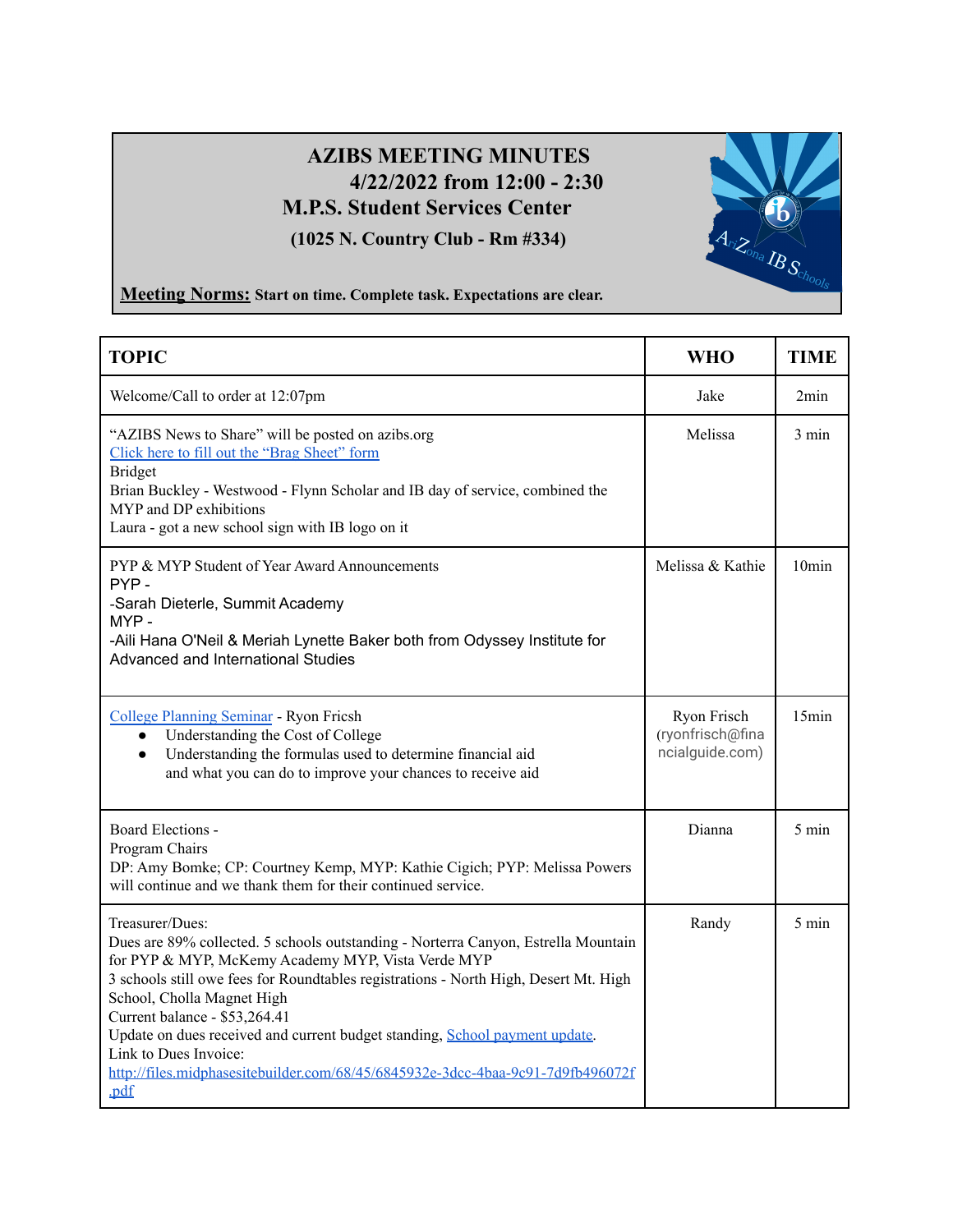| Round table advisors check in.                                                                                                                                                                                                                                                                                                                                                                                                                                                                                                                                                                                                   |               |       |
|----------------------------------------------------------------------------------------------------------------------------------------------------------------------------------------------------------------------------------------------------------------------------------------------------------------------------------------------------------------------------------------------------------------------------------------------------------------------------------------------------------------------------------------------------------------------------------------------------------------------------------|---------------|-------|
| IB Teacher of the Year Nominations: Click here to nominate (due 5/2/22).<br>Teachers will receive the application form on $5/4/22$ (due $6/1/22$ )<br>IB DP and CP Student Scholarships - accessible at www.azibs.org,<br>due $(6/1/22)$                                                                                                                                                                                                                                                                                                                                                                                         | Jake/Courtney | 4 min |
| Updates from conversation with the IB about AZ IB Policy<br>IB Americas meeting with Bob and Paul (3/31/22)- Cathy F. & Jake met with<br>them.<br>Sub Regional Meeting on July 15th (so would arrive on July 14th).<br>$\bullet$<br>Gov't relationships - becoming a priority<br>$\bullet$<br>Identified 10 states to include in the original process (AZ is one of them,<br>$\bullet$<br>partly because we have many interested schools reaching out to IB)<br>Discussion of funding for schools and what are our needs.<br>Follow up call in late April.<br>Program chairs asked to discuss this further in breakout sessions. | Flez/Jake     |       |
| 2022 AZ IB DAY OF SERVICE                                                                                                                                                                                                                                                                                                                                                                                                                                                                                                                                                                                                        | Courtney      |       |
| AZIBS Preferred Meeting Day for 2022 - 2023 school year                                                                                                                                                                                                                                                                                                                                                                                                                                                                                                                                                                          |               |       |
| <b>Breakouts</b>                                                                                                                                                                                                                                                                                                                                                                                                                                                                                                                                                                                                                 |               |       |
| <b>PYP Break-out (Click here for Zoom Meeting link)</b>                                                                                                                                                                                                                                                                                                                                                                                                                                                                                                                                                                          | Melissa       |       |
| Welcome<br>$1_{-}$<br>Angie Ceballos- GAP<br>Melissa Powers- Madison Simis<br>Dianna Rubey - Quail Run<br>Dotti Craw - Summit<br>Christen Morten-Anderson Elementary<br>Heather Langley - Mountain View<br>Angie Schults- Summit<br>Paula Dunnit- Patterson Elementary<br>Jullian Hernandez - Puente de Hozho<br>Sara Armstrong-Anazazi<br>Melody Hodges - GAP                                                                                                                                                                                                                                                                   |               |       |
| Check-in<br>2.<br>Sara asked if other schools have coordinators that are full time.<br>Jullian- a coach but is full time coordinator- she was intentional about what<br>she can do and can't<br>Paula- a coach but looking at it through IB, instructional coach<br>Melody- is an academic coach and IB coordinator<br>Dianna and Melissa also full time coordinators<br>Heather-reading specialist and coordinator but next year will be<br>coordinator and VP                                                                                                                                                                  |               |       |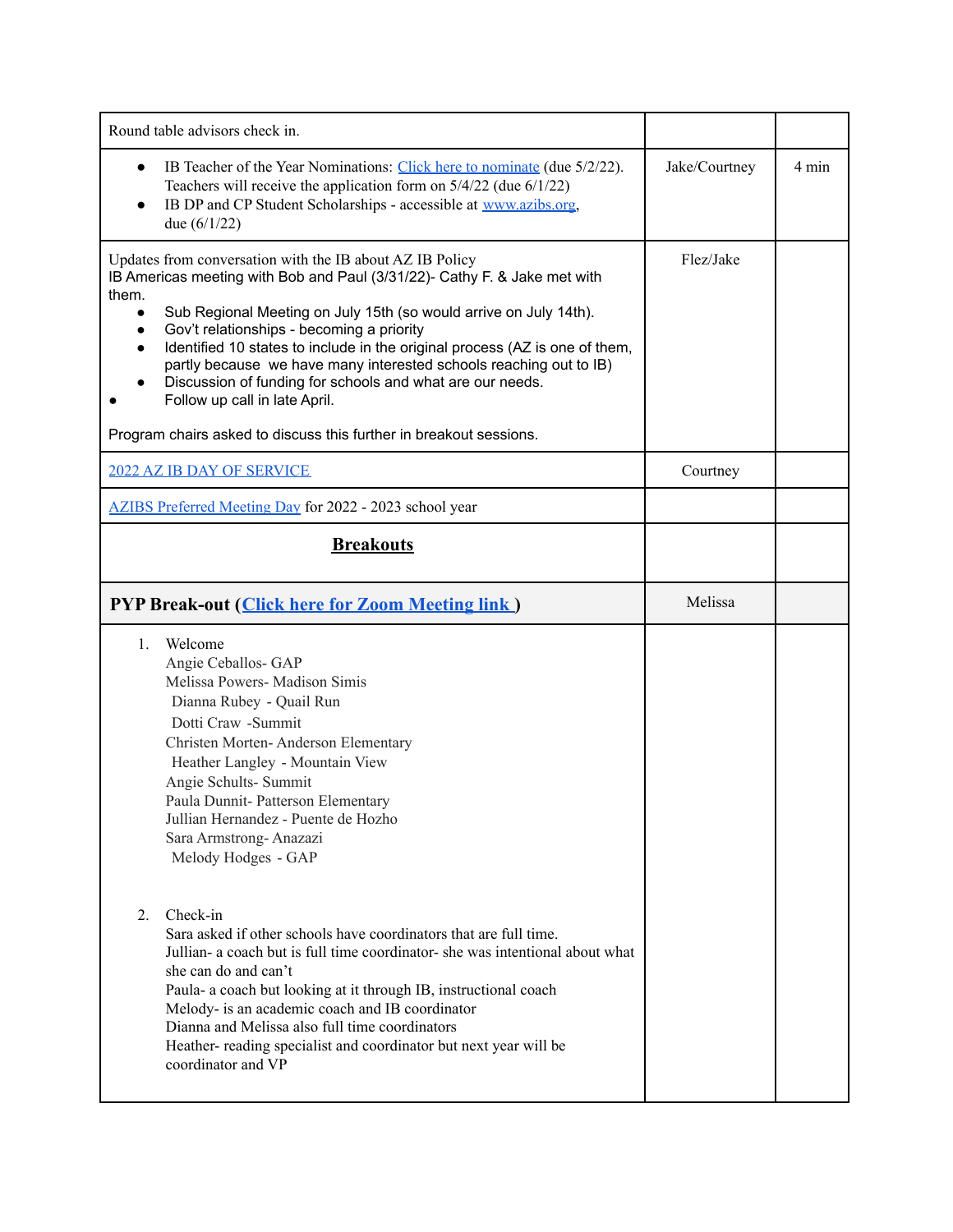3. IB Day of Service reflection/participation Next year lookin for it to be in the Fall GAP created bags to give out to shelters, created bracelets for children in Ukraine - Jullian- had it another day and helping with the fires in Flag. Dianna- it was a half day- they did a day of learning. City of PHX came and talked about recycling - Melissa- Book drive and Bookmarks. 20 boxes of books donated to Lowell Elementary 4. What kind of support would PYP need in terms of the state legislature and IB support us in terms of the state legislature. What are our pressing issues in AZ? Is there something that is putting a block up? - Funding for training, incentive Scholarships for PD, Stipends for coordinators We need to be valued as IB teachers in the state- we are running out of teachers - Recognition and advocacy Concern with what we have to post ahead of time (Bill didn't pass) Working on workshops here in AZ - would they help us do a regional event?? Roundtable- was beneficial, this year was Exhibition. FYI- don't need to have an Exhibition until you are authorized Maybe as a state- Saturday get-together. In Flag- trying to understand the pipeline and how IB works in the continuum. It can be powerful for PYP kids to hear from DP kids esp for districts that don't have that program. 5. A reminder of Teacher the Year- Click here to [nominate](https://docs.google.com/forms/d/e/1FAIpQLSdgmLv60XKJ-7AH7vDeDcRLRUKPAFTYTMV98WkfgeSSoJtzKA/viewform?usp=sf_link) 6. Exhibition check-in Melissa shared out (May 17, 18 and 19 from 5:45-6:15 at Madison Simis outside on the courtyard) Dianna- one group of kids made a little library as their action, struggling with academic skills b/c of covid, Monday May 16, 9:45-12:45, 1:45-3:00, 6:00-7:00. Jullian- had to scale it back and guide a lot more, combining it with the 5th grade celebration - a whole family day Dotti- kids are doing well, moving along , good to provide some change Heather- Sutori - online portfolio (like a padlet) can use to share with the mentors and kids for each group- a communication tool . Did Exhibition all on one night and did it the night of a school board meeting, did the judges panel 7. A deep dive into the Programme Evaluation Guidelines (link) (\*will continue at a later date) 8. [Environment](https://resources.ibo.org/data/edu_11162-51685-en_id-86f6354d-1f33-44ee-9aac-3c576a8eb5cf.pdf) - PSP discuss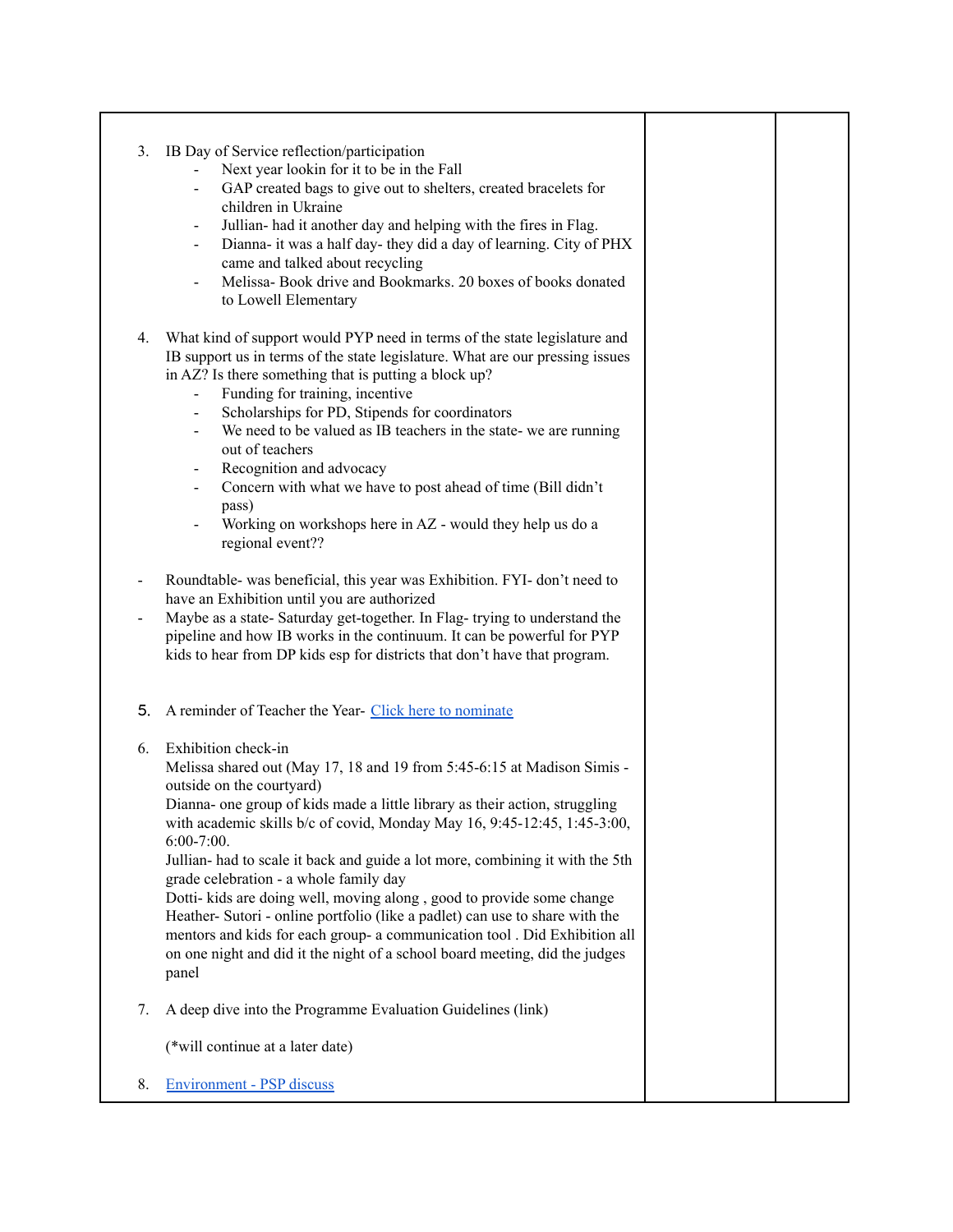| Melissa will share all the P&S as google link. Click here<br>We will start our first meeting of the next year with discussing<br>Environment in the PSP. Save this link.<br>9.<br>Sara A to share-Anasazi in action:<br>Sara has a PTO person assigned to her-so like a parent representative,<br>planning first international day, whole school Padlet to get kids to talk<br>about what LP they see- whole school wonder wall on padlet<br>10. Melody shares out evaluation news<br><b>CONGRATS! GAP</b> is now an authorized IB World School!!<br><b>EXTRA NOTES:</b><br>Day of the week that would be better to meet or day that would be bad-TUESDAY<br>and WED and FRIDAY are bad<br>An idea is to maybe have more work time. Anyone who can stay an extra hour to<br>help would be great.<br>There are some who would be willing to come in the AM, (before the general<br>meeting) to meet and work.<br>Dianna will look into space in her district to hold the meetings.<br>GAP will look into it. Maybe look at moving the meeting space around.                                                                                                                                                                  |                                                        |
|-----------------------------------------------------------------------------------------------------------------------------------------------------------------------------------------------------------------------------------------------------------------------------------------------------------------------------------------------------------------------------------------------------------------------------------------------------------------------------------------------------------------------------------------------------------------------------------------------------------------------------------------------------------------------------------------------------------------------------------------------------------------------------------------------------------------------------------------------------------------------------------------------------------------------------------------------------------------------------------------------------------------------------------------------------------------------------------------------------------------------------------------------------------------------------------------------------------------------------|--------------------------------------------------------|
| <b>MYP Break-out Zoom Link</b>                                                                                                                                                                                                                                                                                                                                                                                                                                                                                                                                                                                                                                                                                                                                                                                                                                                                                                                                                                                                                                                                                                                                                                                              | Kathie<br>Time                                         |
|                                                                                                                                                                                                                                                                                                                                                                                                                                                                                                                                                                                                                                                                                                                                                                                                                                                                                                                                                                                                                                                                                                                                                                                                                             |                                                        |
| Reminder about Teacher of the Year<br>1.<br>$\sim$ Kathie resent the nomination form.<br>ATL skills: Planning for and Exploring (Teaching) (Kathie).<br>2.<br>$\sim$ We had a mini PD on the importance of identifying gaps in the teaching of<br>ATL skills, how to track ATL skills (with examples), and ideas on how to teach<br>certain skills in certain subject groups.<br>3. Possible tasks for each Criterion strand. (Group)<br>$\sim$ We discussed that sometimes, our teachers don't know what activities to<br>have students engage in to formatively assess or give "at bats" to a strand. We<br>discussed an activity that could be done with teachers so there is a document with<br>all the examples for each subject group (example provided)<br>Onboarding "new to IB" staff (Group)<br>4.<br>$\sim$ The group shared what they use to onboard new staff.<br>** The slides and resources can be found in our AZIBS folder. The slides are in the<br>PDs folder, titled AZIBS Breakout 4/22/22 and the resources the group shared<br>other than those in the slideshow are in the Resources folder titled $4/22/22$<br>Breakout Resources (it is also a folder). Our AZIBS MYP<br>folderwww.bit.ly/3mEk651 | 5 min<br>$20+ min$<br>$10 \text{ min}$<br>15ish<br>min |